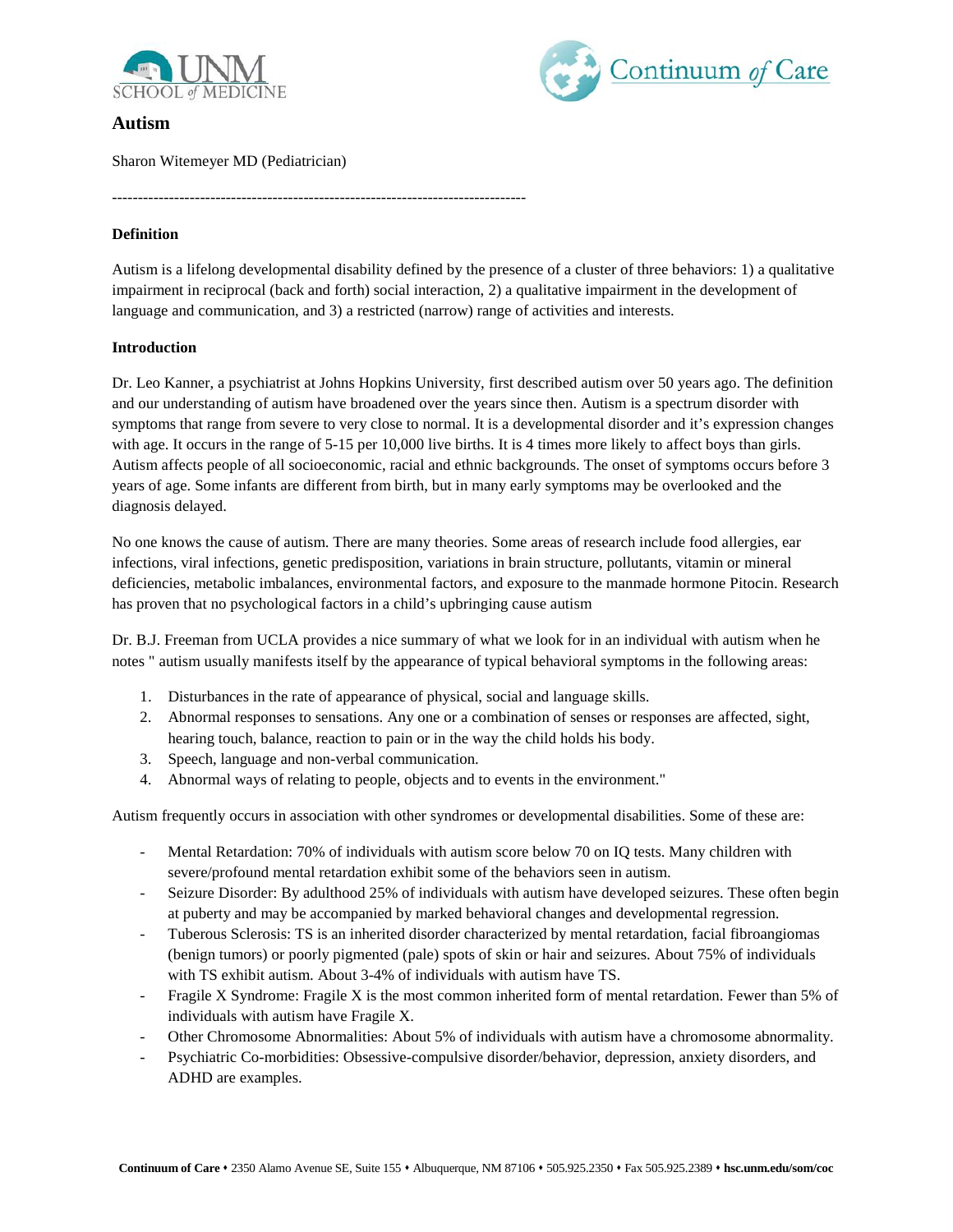



- Medical Co-Morbidities: Gastroesophogeal Reflux Disease (GERD), other gastrointestinal problems, thyroid disease (increased in all individuals with developmental disabilities), obesity (particularly in adults), allergies/"sinus" problems/otitis media.

### **Diagnosis**

#### Autistic Disorder (299.00)

### Diagnostic and Statistical Manual; Fourth Edition (DSM-IV)

- A. A total of six (or more) items from  $(1)$ ,  $(2)$ , and  $(3)$ , with at least two from  $(1)$  and one each from  $(2)$  and  $(3)$ :
	- 1. Qualitative impairment in social interaction, as manifested
		- a. marked impairment in the use of multiple nonverbal behaviors such as eye-to-eye gaze, facial expression, body postures, and gestures to regulate social interaction
		- b. failure to develop peer relationships appropriate to developmental level
		- c. A lack of spontaneous seeking to share enjoyment, interests, or achievements with other people (e.g. by a lack of showing, bringing, or pointing out objects of interest)
		- d. Lack of social or emotional reciprocity
		- 2. Qualitative impairments in communication as manifested by at least one of the following:
			- a. delay in, or total lack of, the development of spoken language (not accompanied by an attempt to compensate through alternative modes of communication such as gesture or mime)
			- b. in individuals with adequate speech, marked impairment in the ability to initiate or sustain a conversation with others
			- c. stereotyped and repetitive use of language or idiosyncratic language
			- d. lack of varied, spontaneous make-believe play or social imitative play appropriate to developmental level
	- 3. Restricted repetitive and stereotyped patterns of behavior, interests, and activities, as manifested by a least one of the following:
		- a. encompassing preoccupation with one or more stereotyped and restricted patterns of interest that is abnormal either in intensity or focus
		- b. apparently inflexible adherence to specific, nonfunctional routines or rituals
		- c. stereotyped and repetitive motor mannerisms (e.g. hand or finger flapping or twisting, or complex wholebody movements)
		- d. persistent preoccupation with parts of objects
- B. Delays or abnormal functioning in at least one of the following areas, with onset prior to age 3 years: (1) social interaction, (2) language as used in social communication, or (3) symbolic or imaginative play.
- C. The disturbance is not better accounted for by Rett's Disorder or Childhood Disintegrative Disorder.

The diagnostic criteria for autism are outlined in the Diagnostic and Statistical Manual, Fourth Edition (DSM-IV). Autism is placed under the general category of Pervasive Developmental Disorders (PDD) that includes Autistic Disorder, Asperger's Syndrome, Rett's Syndrome, Childhood Disintegrative Disorder and Pervasive Developmental Disorder Not Otherwise Specified (PDD-NOS). These diagnoses have communication and social impairments in common.

Diagnosis is made on clinical grounds. Several diagnostic instruments are available. Here are some of the screening tests used for young children:

- 1. Checklist for Autism in Toddlers (CHAT)
- 2. Autism Screening Questionnaire (ASQ)
- 3. Pervasive Developmental Disorders Screening Test-Stage 1 (PDDST)
- 4. Childhood Autism Rating Scale (CARS)

Assessment is best accomplished by a multidisciplinary team and includes a complete developmental history, hearing and vision screening, direct behavioral observations across settings, speech and language evaluation, use of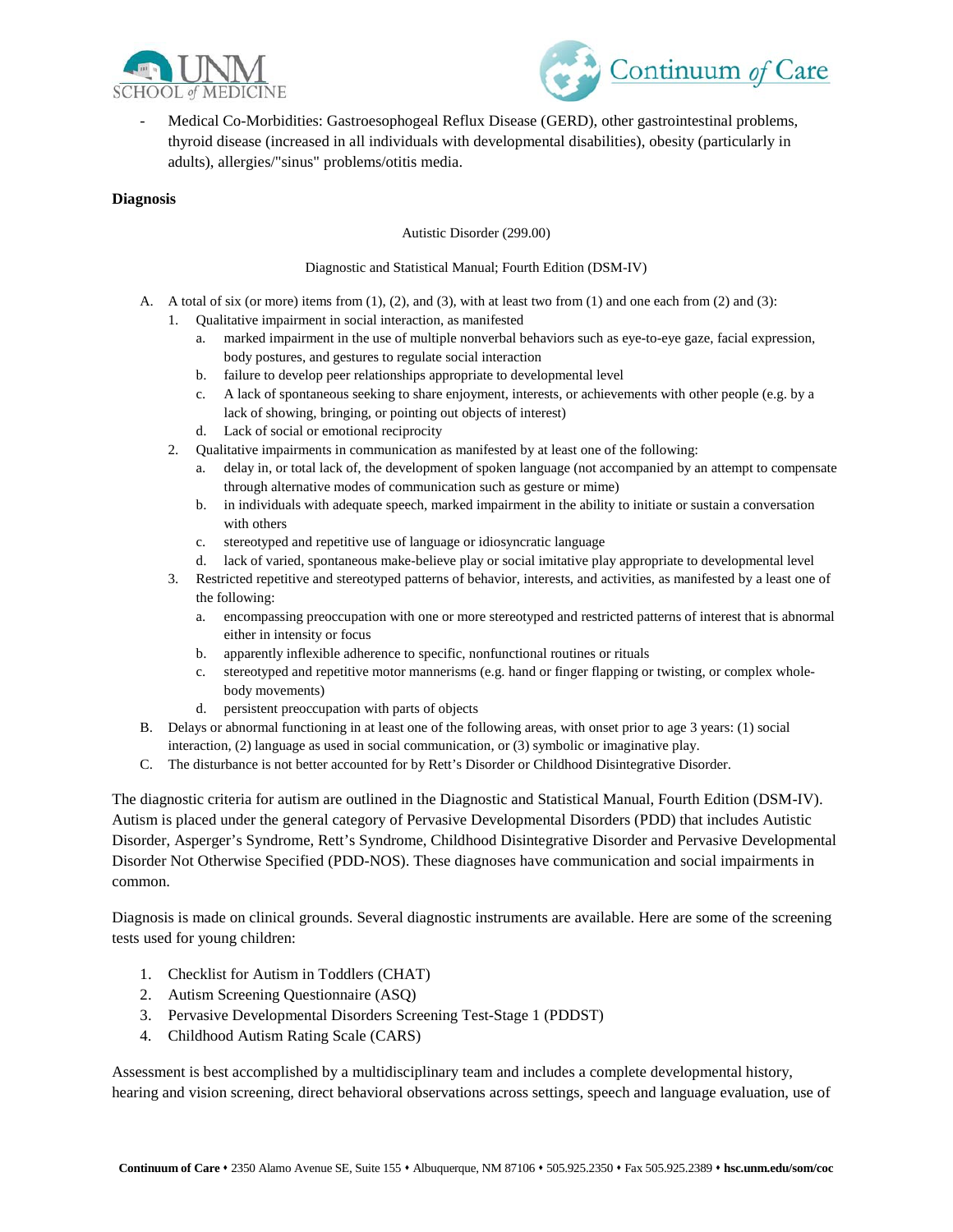



a standardized autism rating scale and other tests as needed (EEG, MRI, chromosome/DNA probes, selective metabolic studies are some examples.) Tests that are NOT recommended include functional neuro-imaging or MEGs, allergy testing, Immunologic testing, hair analysis for trace elements, urinary peptides, gut permeability studies, stool analysis or erythrocyte glutothione peroxidase.

The other Pervasive Developmental Disorder identified in the DSM- IV are:

- 1. Asperger's Syndrome- There is disagreement among the experts as to whether Asperger's Syndrome is a mild form of autism like "high functioning autism" or a separate category entirely. These individuals show social and communication deficits and unusual circumscribed interests but not early language developmental delays. The DSM-IV criteria state "there must be no significant associated delay in either general cognitive functioning, self-help/adaptive skills, interest in the environment, or overall language development.
- 2. Rett's Syndrome- This condition occurs only in girls. They have normal development in the first year of life, but then head growth slows. Over the next two years they loose purposeful hand skills and verbal skills. They develop "hand-wringing" or "hand-washing" movements and social impairments. They develop seizures. Loss of skills is persistent throughout life and progressive.
- 3. Atypical Autism-PDD-NOS Pervasive Developmental Disorder Not Otherwise Specified is used when there is a severe impairment in social interaction, communication and stereotyped interests but the criteria for a specific Pervasive Developmental Disorder is not met.
- 4. Childhood Disintegrative Disorder These children have normal development for at least 2 years and then exhibit developmental regression and behavioral changes over a period of several months. They loose expressive and receptive language, social skills, adaptive behaviors, and bowel or bladder control. They develop restricted, repetitive and stereotyped patterns of behavior and marked social withdrawal. The changes must have their onset before 10 years of age.

Other conditions that need to be ruled out before a diagnosis of autism is made include Schizophrenia, Deafness, Elective Mutism, Landau Kleffner Syndrome, Psychosocial Deprivation and Receptive Language Disorder.

### **Treatment**

Because we do not know the cause of autism we have no effective way to prevent the condition.

There is no cure for autism. Research on the cause of and treatments for autism is on going. There is a great deal of information and misinformation about autism available. On the Internet one can find over 100,000 sites devoted to this topic. So far, the only treatment that has been proved effective for all children with autism in the long run are structured educational programs. The earlier and the more intensive the intervention the better.

No other treatment, including prescription medications, vitamin/mineral supplements, DMG, dietary restrictions, secretin, patterning, AIT, or behavior modification programs has proved effective in all individuals with autism. Some of these methods do seem to benefit some individuals. Prescription medications may be helpful in individual cases. Examples are Ritalin for attention deficit problems, Clonidine for sleep disturbance, anticonvulsants for seizures, and psychoactive medications for depression, anxiety, SIB or behavior problems. According to Dr. Stephen Edelson from the Center for the Study of Autism "Vitamin B6 taken with magnesium has been shown to increase general well-being, awareness, and attention in approximately 45% of autistic children." On the other hand, recent scientific studies of the hormone secretin have not supported earlier reports of benefit to individuals with autism. New treatments for autism appear on a regular basis, and it is important to approach each new treatment with caution. Above all we hope to do no harm to individuals with autism.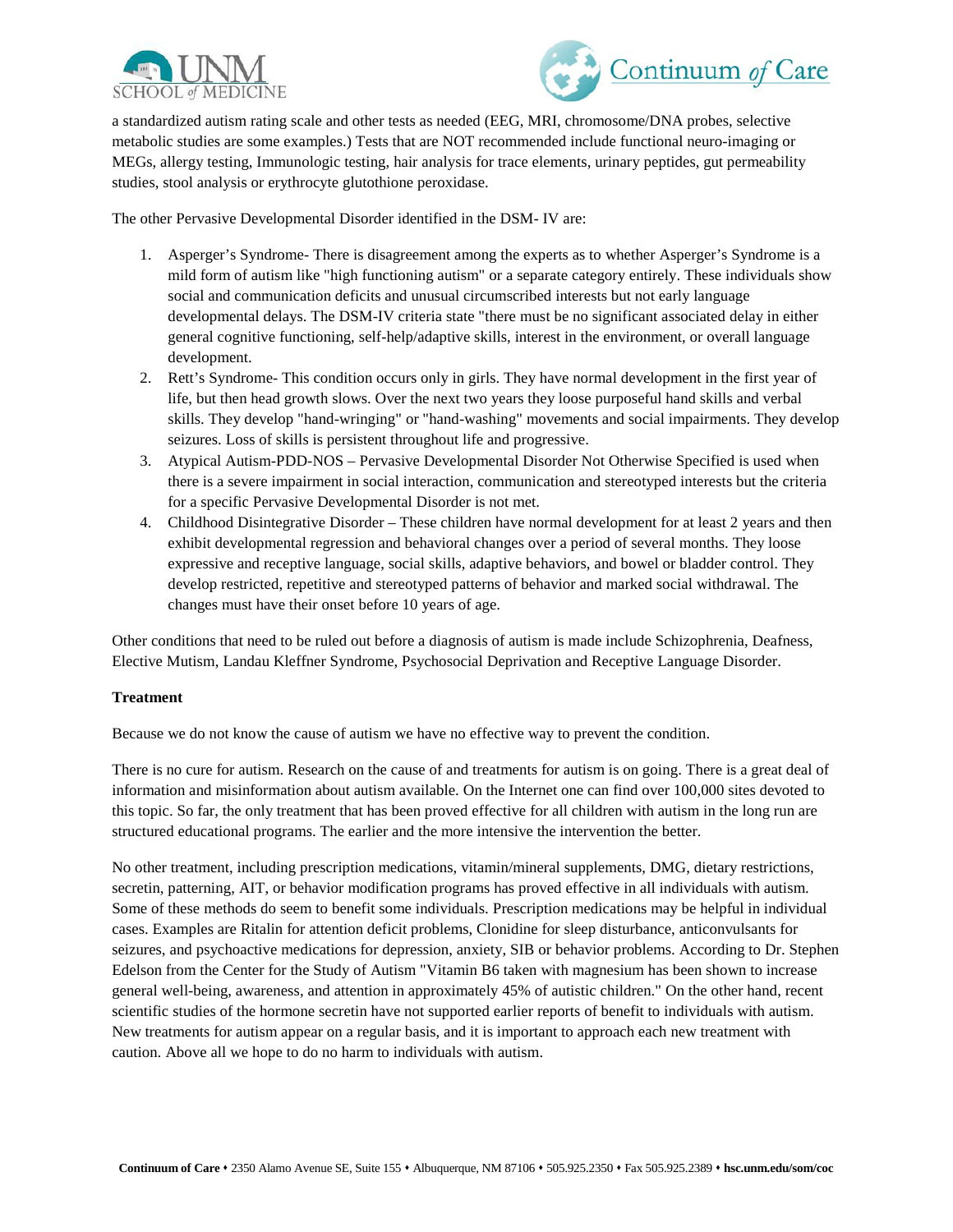



# **Emergency Situations – What can go wrong?**

Autism is a neuro-developmental disorder that in itself does not lead to emergency situations. However, there are two areas in particular in which associated problems could lead to emergencies. These are seizure disorders and psychiatric co-morbidities.

Seizure Disorders can lead to:

Status epilepticus – prolonged seizure activity such as a seizure that lasts for more than 10 minutes or several seizures that occur one after another for 20-30 minutes.

Injury – including bruising, concussion, fractures or even drowning if the seizure occurs during a bath.

Trouble breathing – individual's lips may turn blue.

### What to Do:

- 1. Clear the area around the individual, stay with him/her to prevent injury. DO NOT put anything in his/her mouth.
- 2. Try to write down what happened before, during and after the seizure and how long the seizure lasts.
- 3. Notify agency nurse/supervisor as soon as possible.
- 4. Call 911 if the seizure lasts longer than 5 minutes, if individual is injured or if he/she stops breathing.
- 5. If individual stops breathing, start rescue breathing if you are certified to so.

The psychiatric co-morbidity most likely to lead to an emergency is:

Depression and Suicide Attempt

What to Do:

- 1. Insure the individual's safety if possible.
- 2. Call 911.
- 3. Notify agency and individual's physician (psychiatrist and/or PCP) as soon as possible.

### **Conclusion**

Autism is a lifelong developmental disability defined by a behavior triad of (1) a qualitative impairment in reciprocal social interaction, (2) a qualitative impairment in the development of language and communication and (3) a restricted range of activities and interests has its onset before 3 years of age. Symptoms range from severe to nearly normal. A great deal of research is being done to discover the cause of autism and to find a cure or treatment for autism. At this time the cause of autism is unknown and there is no cure. The only treatment that has proved effective for all children with the condition is structured educational programs. Many other treatments have been suggested, but none has been effective in all individuals with autism. Some do seem to benefit some individuals. When considering a new treatment modality for autism one must use caution before trying it. Many suggested treatments have not been tested scientifically. Above all DO NO HARM.

### **References**

"TEAMING - Techniques for Education of children with Autism to Meet Individualized Goal" By Cate McClain, MD, PT, Pat Osbourn, MA CCC, CED, Karen Wright, MS.CTRS, Kathy Taylor, OTR/L and Liz Thomson, PT at the Center for Development and Disability, University of New Mexico Health Sciences Center, School of Medicine